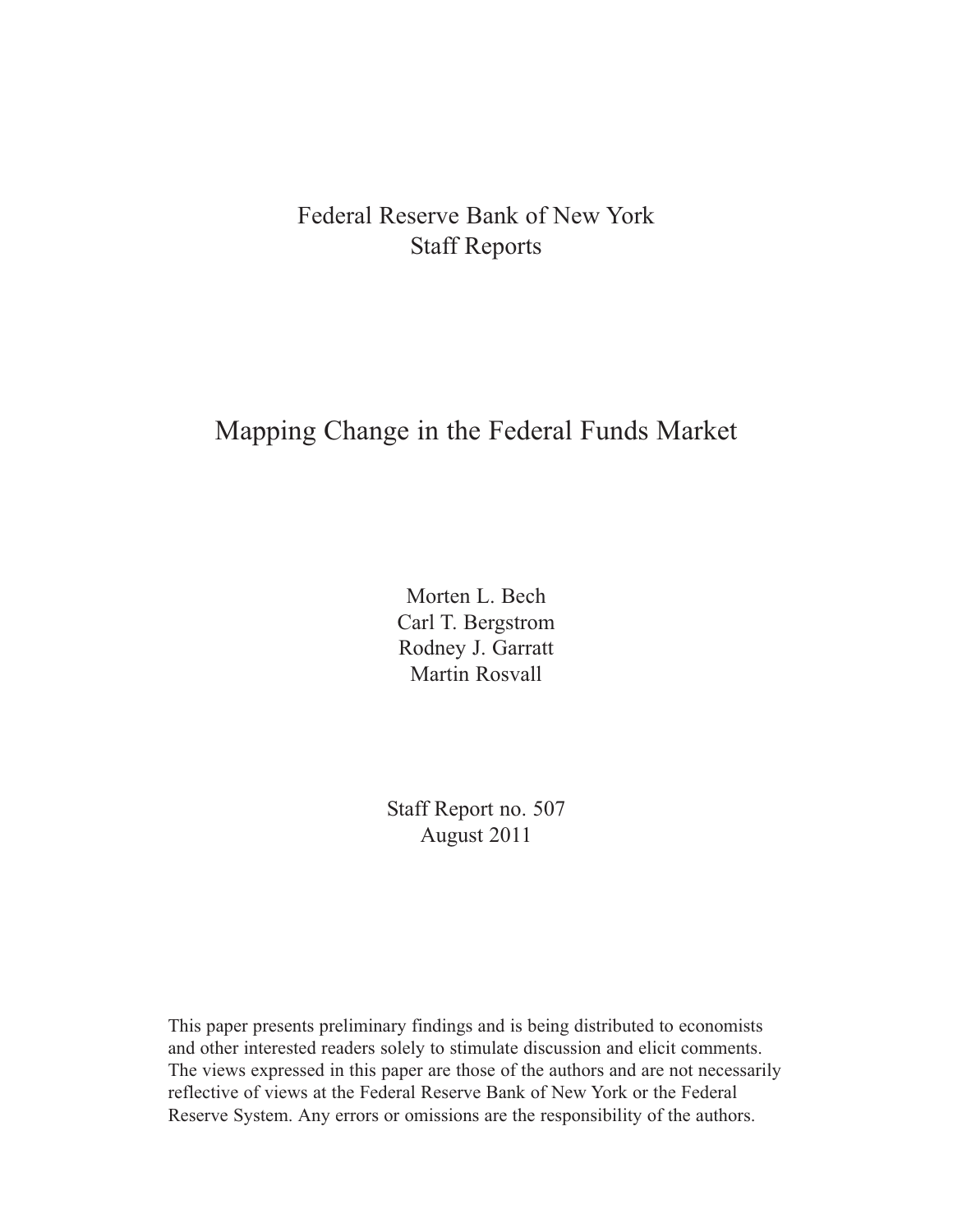#### **Mapping Change in the Federal Funds Market**

Morten L. Bech, Carl T. Bergstrom, Rodney J. Garratt, and Martin Rosvall *Federal Reserve Bank of New York Staff Reports*, no. 507 August 2011 JEL classification: E42, E51

#### **Abstract**

We use an information-theoretic approach to describe changes in lending relationships between federal funds market participants around the time of the Lehman Brothers failure. Unlike previous work that conducts maximum-likelihood estimation on undirected networks, our analysis distinguishes between borrowers and lenders and looks for broader lending relationships (multibank lending cycles) that extend beyond the immediate counterparties. We find that significant changes in lending patterns emerge following implementation of the Interest on Reserves policy by the Federal Reserve on October 9, 2008.

Key words: federal funds market, lending, payment, networks, clustering, map equation

Bech: Bank for International Settlements (Federal Reserve Bank of New York at the time the paper was written). Bergstrom: Department of Biology, University of Washington, and External Faculty, Santa Fe Institute. Garratt: University of California, Santa Barbara. Rosvall: Integrated Science Lab, Umea University, Sweden. Address correspondence to Rodney Garratt (e-mail: garratt@econ.ucsb.edu). The authors thank Vijay Narasiman for excellent research assistance. Rosvall acknowledges support from Swedish Research Council grant 2009-5344; Bergstrom acknowledges support from NSF grant SBE-0915005 and US NIGMS MIDAS Center for Communicable Disease Dynamics 1U54GM088588 at Harvard University. The views expressed in this paper are those of the authors and do not necessarily reflect the position of the Federal Reserve Bank of New York or the Federal Reserve System.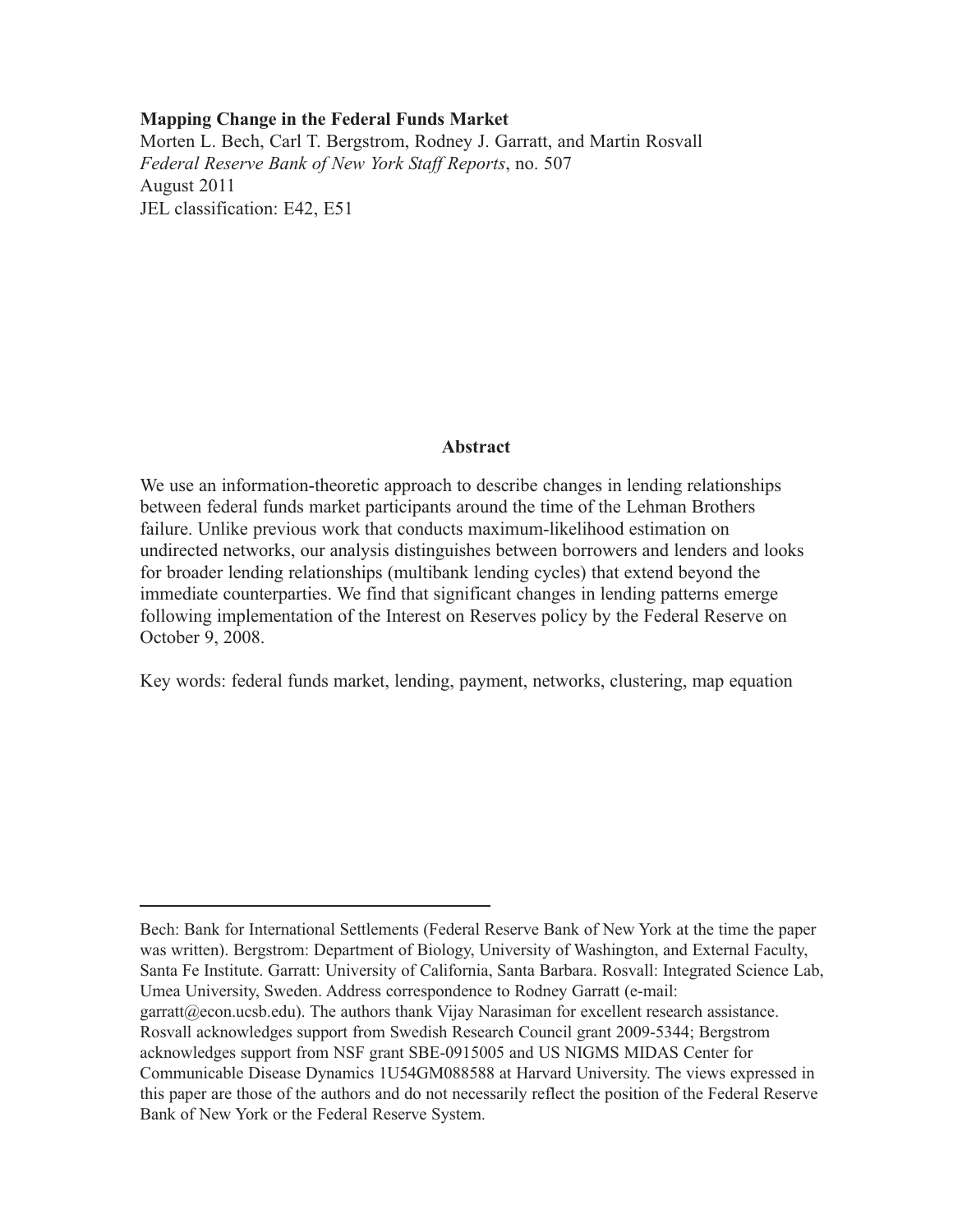## 1 Introduction

The federal funds market is an important part of the U.S. financial system. Banks and certain other financial institution use this market to trade funds among each other on a unsecured basis. The vast majority of trades are spot and the duration is typically overnight. As such the federal funds market is the marginal source of funding for many banks and the rate at which funds trade — the so-called federal funds rate — plays a key role in the extension of credit in the economy. Moreover, for many years the market has played a central role in terms of implementing monetary policy in the United States. Currently, the Federal Open Market Committee directs the Open Market Desk at the Federal Reserve Bank of New York to create conditions in the reserves market so that federal funds trade within a target range set by the committee. In sum, understanding the inner-workings of this market is important for questions related to bank funding, the implementation of monetary policy and even systemic risk (Afonso et al., in press; Bech and Klee, in press). Here, we focus on how the market structure responded to the unprecedented stress and disruptions that hit the U.S. financial system in the autumn of 2008 as well as the interventions by public authorities.

Analysis of the federal funds market is made more complicated by the fact that there are several hundred active participants active in this market (Soramäki et al., 2007; Bech and Atalay, 2010). Hence, it is difficult to identify patterns or changes in behavior without advanced techniques. We model the flow of payments generated by loans in the overnight interbank market as a large weighted and directed network. Each node of this network represents an individual bank. Each link represents a loan; the value of loans between node A and node B determines the weight on the link from A to B. In order to understand lending relationships we use the network clustering approach known as the map equation (Rosvall and Bergstrom, 2008; Rosvall et al., 2010). Given a network partition, the map equation measures the per-step description length of movements of flow on a network. Minimizing the map equation over all possible network partitions gives an optimal clustering with respect to the dynamics on the network. In the original formulation of the map equation, the flow was induced by a random walker guided by the directed and weighted links of a network. Because here the weighted and directed links already represent flow, which need not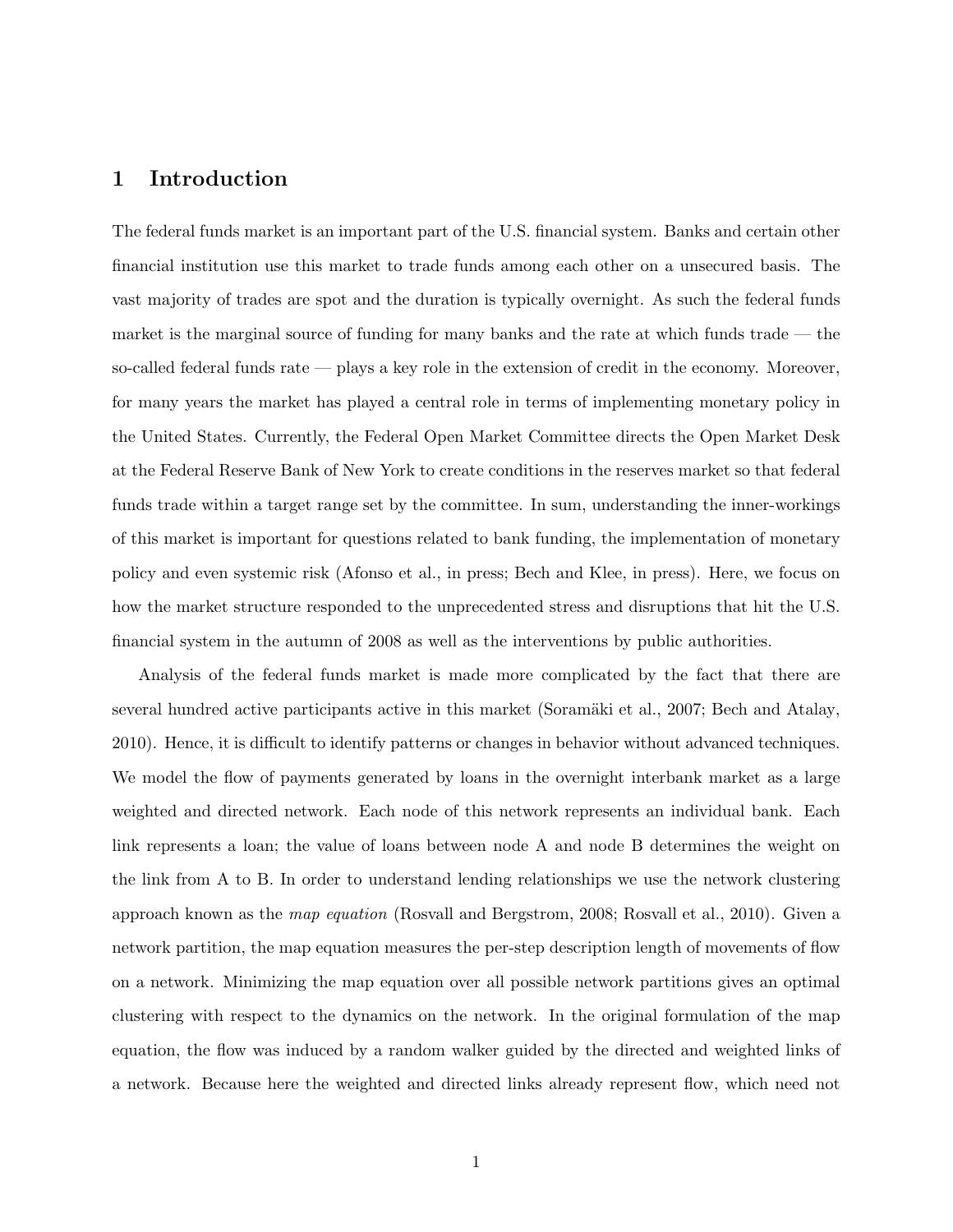be ergodic, we measure the description length of the raw data and do not encode the movements necessary to make the flow ergodic (Rosvall and Bergstrom, 2011). In this way, we can capture the actual payment flows associated with interbank loans and reveal clusters of banks for which there is long persistence time.

To distinguish meaningful structural change from mere noise in the data, we perform significance clustering of each network (Rosvall and Bergstrom, 2010). In the statistical analysis, we perform parametric bootstrap resampling of the networks and can assess the significance of each cluster. Our maps reveal significant, tractable changes in clustering over the most intense period of the recent financial crisis. In particular, there are dramatic changes in lending patterns following the decision by the Federal Reserve to start paying interest on depository institutions' required and excess reserve balances.<sup>1</sup>

## 2 Related Literature

Wetherilt, Zimmerman and Soramaki (2010) and Chapman and Zhang (2010) identify the network structure of two types of financial networks using the maximum likelihood approach developed in Copic et al. (2006). These works determine the network structure that is most likely to generate observed flows assuming that flows within groups are more likely than flows across groups. Both studies apply the technique to small networks: Wetherilt et al. consider the sterling unsecured loan market in the United Kingdom during 2006-2008 (12 to 13 banks), while Chapman and Zhang consider payment flows through the Canadian Large Value Transfer System from (14 banks). Craig and von Peter (2010) examine interbank lending for the much larger, German banking system using a related approach in which a core-periphery structure is assumed, i.e., specific borrowing and lending relationships are assumed that apply to core versus non-core banks, and the an assignment of banks to the core is selected which minimizes errors.<sup>2</sup> Both Chapman and Zhang  $(2010)$  and Craig and von Peter (2010) consider pre-crisis data. Chapman and Zhang find that a relatively

<sup>1</sup>See http://www.federalreserve.gov/monetarypolicy/reqresbalances.htm for a discussion of the interest on reserves policy.

 ${}^{2}$ For a larger network, like the one considered in Craig and von Peter (around 2,000 banks), it is not be feasible to examine all possible clustering combinations. The added structure imposed by Craig and von Peter allows for a greedy algorithm.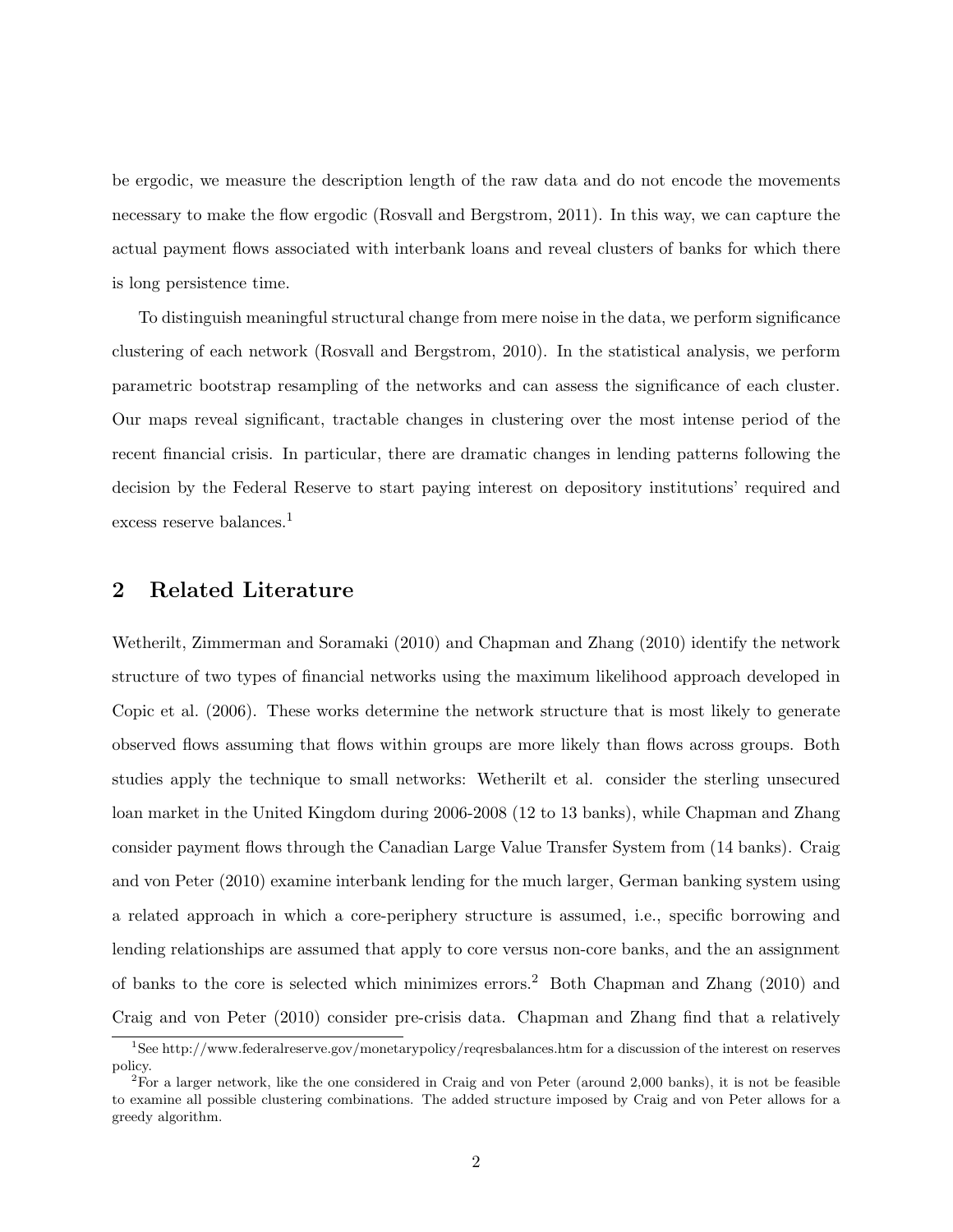stable, core-periphery structure emerges endogenously in the Canadian payment system with five core banks. Craig and von Peter find a relatively stable core size from 1999 until the middle of 2006 at which point the core size fell sharply from around 45 banks to 35 banks. Wetherilt et al. (2010) identify a large increase in the core size and overall connectivity in the sterling unsecured loan market following Lehman's default.

The main difference between our approach and the maximum likelihood approach is that clustering arrangements in the latter are based solely on each node's direct connections and all links are undirected — meaning that no distinction is made between the borrower and lender. This approach can appropriate for identifying changes in direct lending relationships, but it may not detect broader dependencies that exist through intermediate banks, nor does it help identify how funding shocks might propagate through the network. Under the map equation approach, both the direction and weights of all network linkages are utilized and direct and indirect linkages matter. Bank A will not tend to be clustered together with bank B if the lending relationship is unidirectional unless there is a broader lending cycle which connects the two banks through other banks. We argue that this approach may be preferred for identifying areas of funding risk.

#### 3 Data

We look at payment flows generated by overnight loans during second half of 2008. Unfortunately, overnight loans are not specifically identified in payments data available to the Federal Reserve and hence we extract an estimate of these payments from Fedwire data using the Furfine algorithm (Furfine, 1999). The same approach is used in Ashcraft and Duffie (2007), Bech and Atalay (2008), Bartolini et al. (2010) and Afonso, Kovner and Schoar (2011) among others. However, an important caveat is that the approach involves working with estimates of unknown quality. In fact, preliminary attempts by researchers at the Federal Reserve Bank of New York have been unable to quantify how large the type I and type II errors are. Henceforth in the paper, the use of the words "data", "loans" and "federal funds activity" refers to these federal funds estimates.

Based on the estimates of overnight loans, there were almost 900 banks that were active in the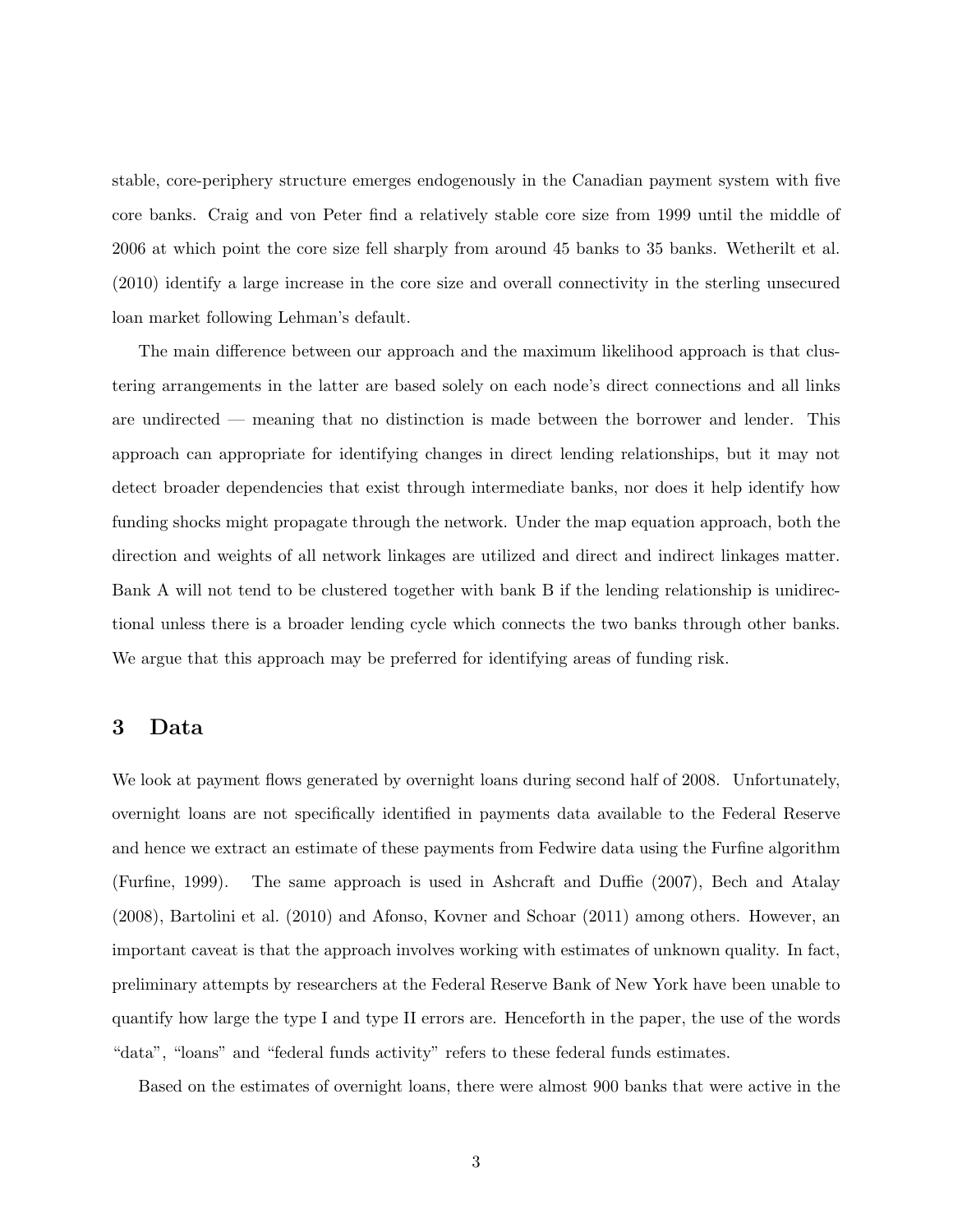market during the second half of 2008, but many of these banks were not active every day. Hence, using only a single trading day's data to construct lending networks may tend to produce networks that are too sparse to reflect interesting counterparty relationships in the periphery. Instead, we aggregate the data over multiple days. The number of days chosen reflects a trade-off between being long enough to identify lending relationships and being short enough not to conceal structural changes. Specifically, we choose the two-week maintenance periods that the Federal Reserve applies for computing reserve requirements for banks. Reserve requirements are the amount of funds that banks must hold in reserve against specified deposit liabilities.<sup>3</sup> If banks fail to meet their reserve requirements then charges will be applied by the Federal Reserve. Maintenance periods start on a Thursday and end on a Wednesday. Banks that lend to each other within the two weeks will be connected in our networks and weights on links will reflect the amount of activity.

For the purposes of illustrating changes in lending relationships we show every maintenance period starting July 3, 2008 and ending December 31, 2008. The collapse of Lehman Brothers occurred during the maintenance period from September 11 to September 24, 2008, labelled Sep 24 in the diagrams. The Interest on Reserves policy began at the start of the maintenance period which ran from October 9 to October 22, 2008 and is labelled Oct 22 in the diagrams.

### 4 Method and Results

Details of the clustering algorithm are available in Rosvall and Bergstrom (2008); see also Garratt et al. (2011) for an application to international claims and liabilities between countries. A full description of how to construct the alluvial diagrams we use to show structural changes in lending are found in Rosvall and Bergstrom (2010). The alluvial diagrams in Fig. 1 show the progression of change in clustering using the 13 two-week maintenance periods that cover the second half of 2008. Each column in the alluvial diagram represents the clustered network of a period, labelled by the last day of the period. Each block in a column represents a cluster in the network and the height of each block represents the total value of loans that pass through banks in the cluster. Confidentiality concerns prevent us of identifying individual members of the clusters. Consequently, each cluster

<sup>3</sup>See http://www.federalreserve.gov/monetarypolicy/reservereq.htm.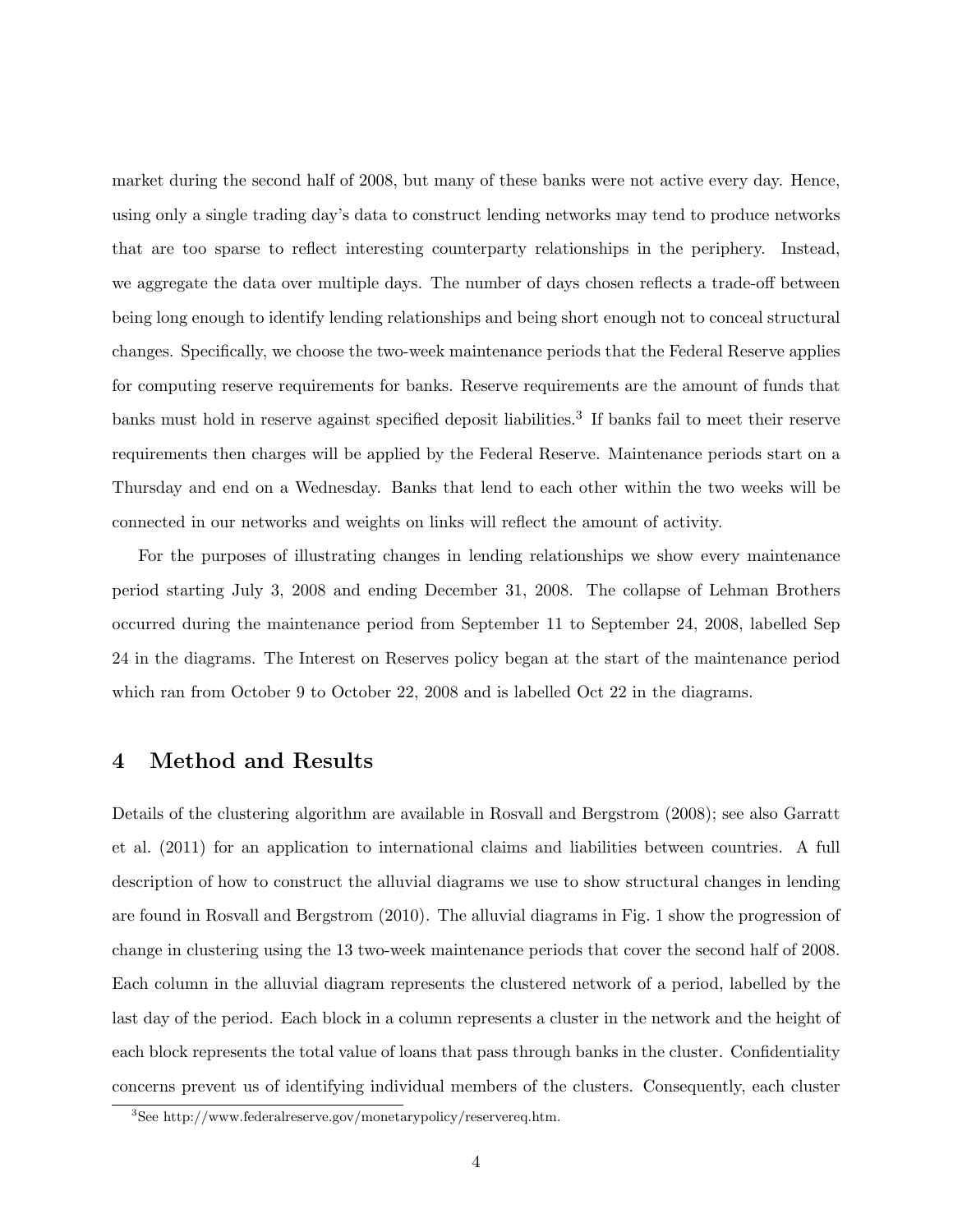is named by an anonymized 3 character code of the bank with the highest transaction volume in the cluster, e.g. "KA8", and followed by ",..." if there are more than one bank in the cluster.

Clusters are stacked in order from largest to smallest. Darker shading represent nodes that are assigned with statistical significance, while lighter shading represent nonsignificant assignments. Significantly identified clusters are separated by thick (white) vertical spaces. Changes in the clustering structure from one time period to the next are represented by the mergers and divergences that occur in the streamlines linking the blocks from one period to the next.

We perform two exercises to illustrate the changes reflected in the clustering analysis. First, we highlight groups of banks that were together, either as part of a larger cluster or as their own cluster, at the start of the sample period and ask: How are these banks clustered in the future? Second, we highlight banks that were clustered together on a certain date and ask: Which clusters did they come from and where do they go?

Two illustrations of the first exercise are shown by orange and green streamlines in Fig. 1. Banks highlighted in orange in the top panel of Fig. 1 formed part of the largest cluster until the Oct 22 maintenance period.<sup>4</sup> However, in the maintenance periods subsequent to October 8th these banks separate from the main cluster, and combine into several smaller clusters. Fig. 2 provides a more detailed description of the changes in flow patterns that led to this change. Banks highlighted in orange during the Oct 5 maintenance period were included in the UC5,. . . cluster reflecting the fact that these banks had sufficiently strong cyclical lending relationships with the other banks in this giant cluster. However, during the Oct 22 maintenance period the flows between these banks and the other members of the cluster became weaker and more unidirectional, as reflected in panel C. Consequently, these banks were clustered into smaller subgroups over the Oct 22 maintenance period. Panel A shows a weak cyclical relationship between clusters  $IB6,\ldots, DC8,\ldots, HQ3,\ldots$ and XG9,. . . , which strengthened in the Oct 22 maintenance period leading to their merger in that maintenance period. Finally, Panel B shows the inclusion of cluster KA8,. . . into the large UC5,. . . cluster in the Oct 22 maintenance period. This results from a strengthening of the bilateral flows

<sup>&</sup>lt;sup>4</sup>The orange-highlighted banks are grouped together within the largest cluster in all maintenance periods prior to Oct 22 for presentation purposes only. There is no special relationship between these banks within the larger cluster up to that point.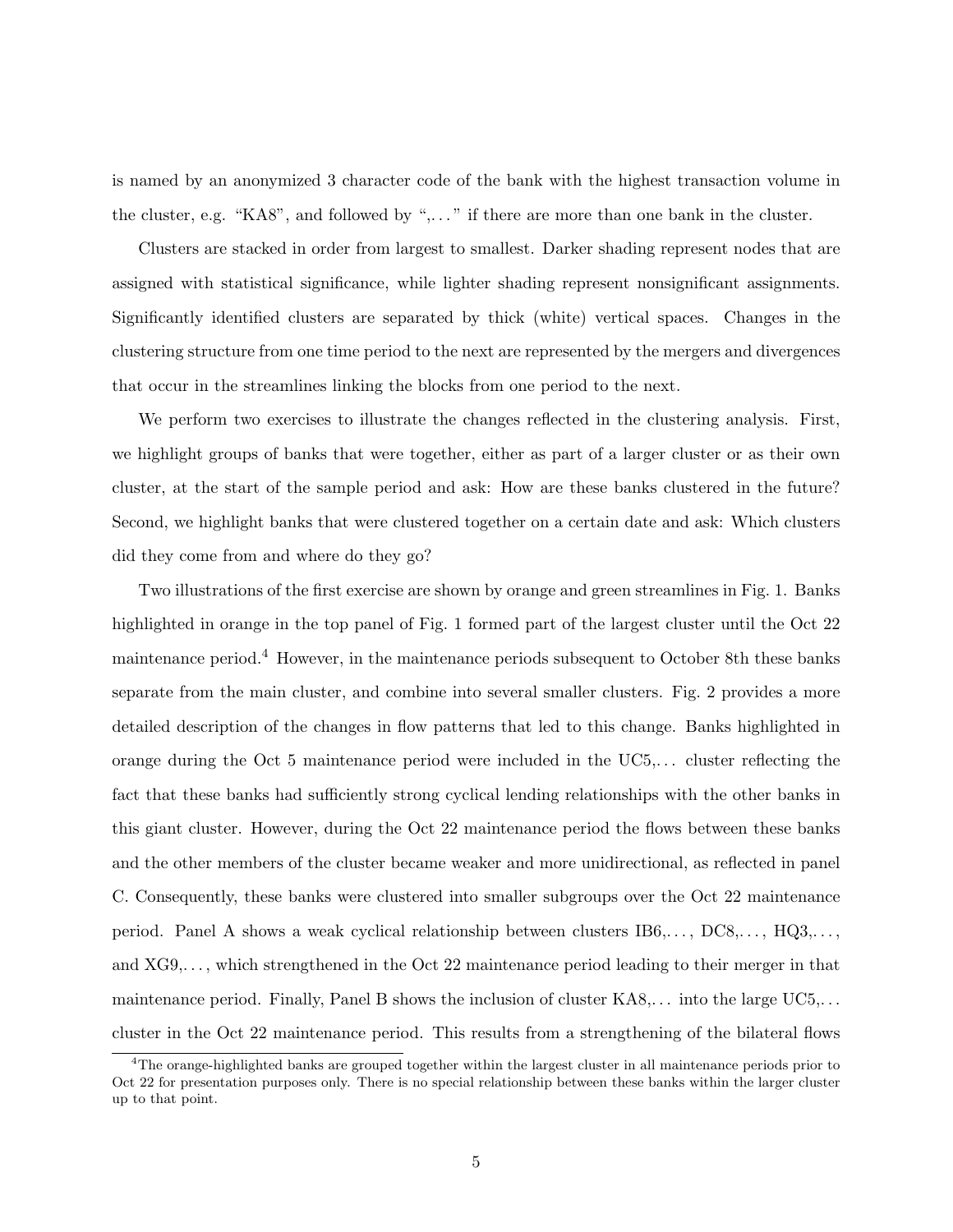

and banks that combine to form a single cluster in early October (blue). and banks that combine to form a single cluster in early October (blue).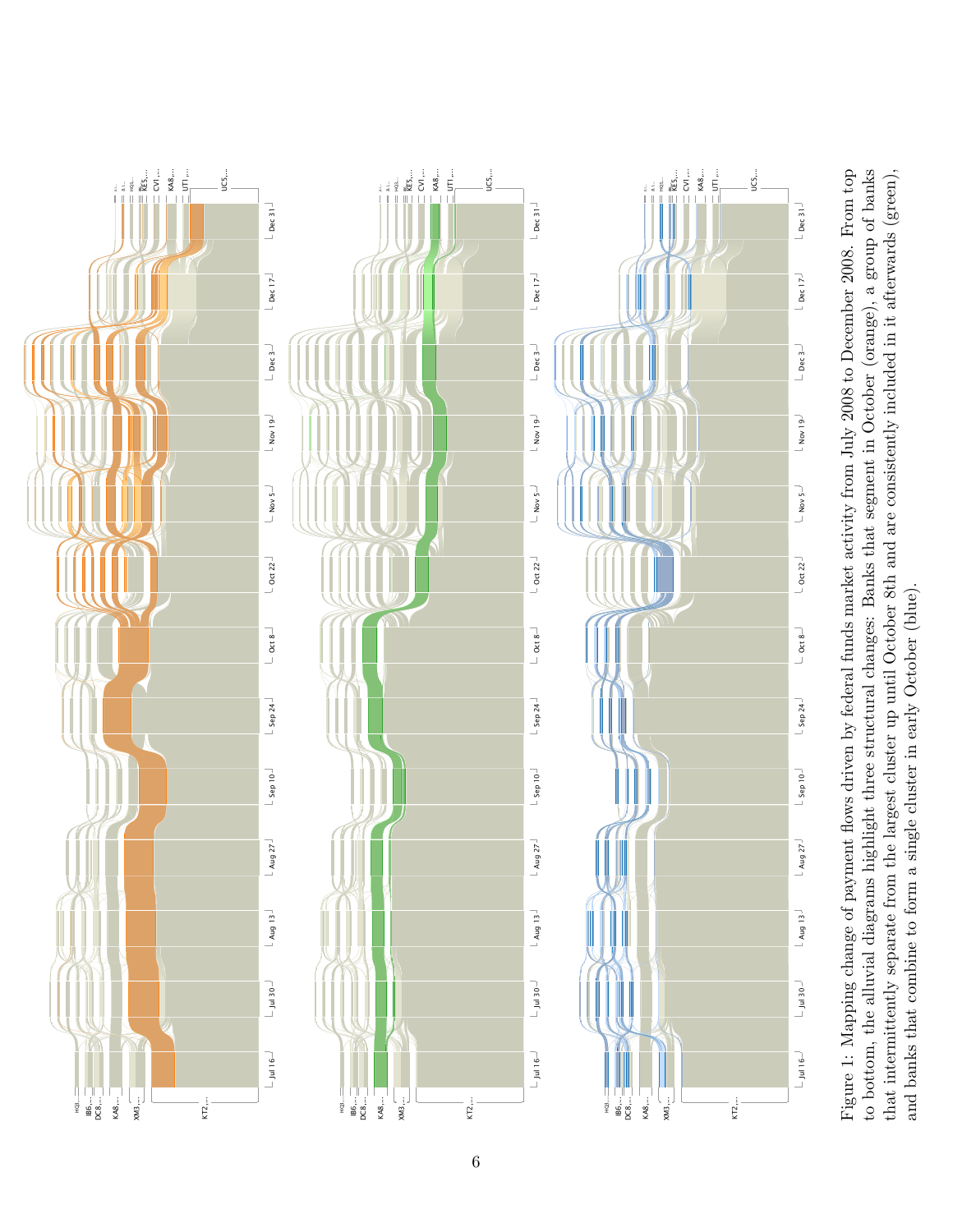

Figure 2: Mapping change of payment flows driven by federal funds market activity in late September and October 2008. For every two-week period of 2008, we partitioned close to 900 banks connected by more than 2000 transaction links into clusters of banks; each period is labelled by its last day. The maps in panels A and C show the most important clusters in two consecutive maintenance periods: September 25–October 8, and October 9–October 22. The size of the nodes represent the total value of loans that pass through banks within each cluster, and the size and color of the arrows represent the total payment flows between the clusters. To illustrate the structural change, the diagrams highlight in orange all banks that split off and in green all banks that merge with the main cluster during October.

between the two groups of banks over two maintenance periods.

Returning to Fig. 1, the banks highlighted in green and identified by the label KA8,. . . in the bottom panel of this figure were clustered together by the algorithm over the Jul 16 maintenance period. If we follow these banks over time we see that in five out of seven of the maintenance periods preceding the Oct 22 maintenance period, these banks are clustered together in a single module reflecting the existence of strong lending cycles between these banks. However, from the Oct 22 maintenance period onwards, these banks are absorbed by the largest cluster. This means that the borrowing and lending behavior of these banks is no longer highly concentrated amongst its members, but rather significant borrowing and lending activity is occurring within the broader collection of banks included in the largest cluster.

The bottom panel of Fig. 1 highlights in blue a cluster of banks that formed in the Oct 22 maintenance period and tracks them back in time to the beginning of the sample period and forward to the end. The interesting observation here is that this clustering seemed to be unique over the sample period. Namely, there was no other period in which anything approximating this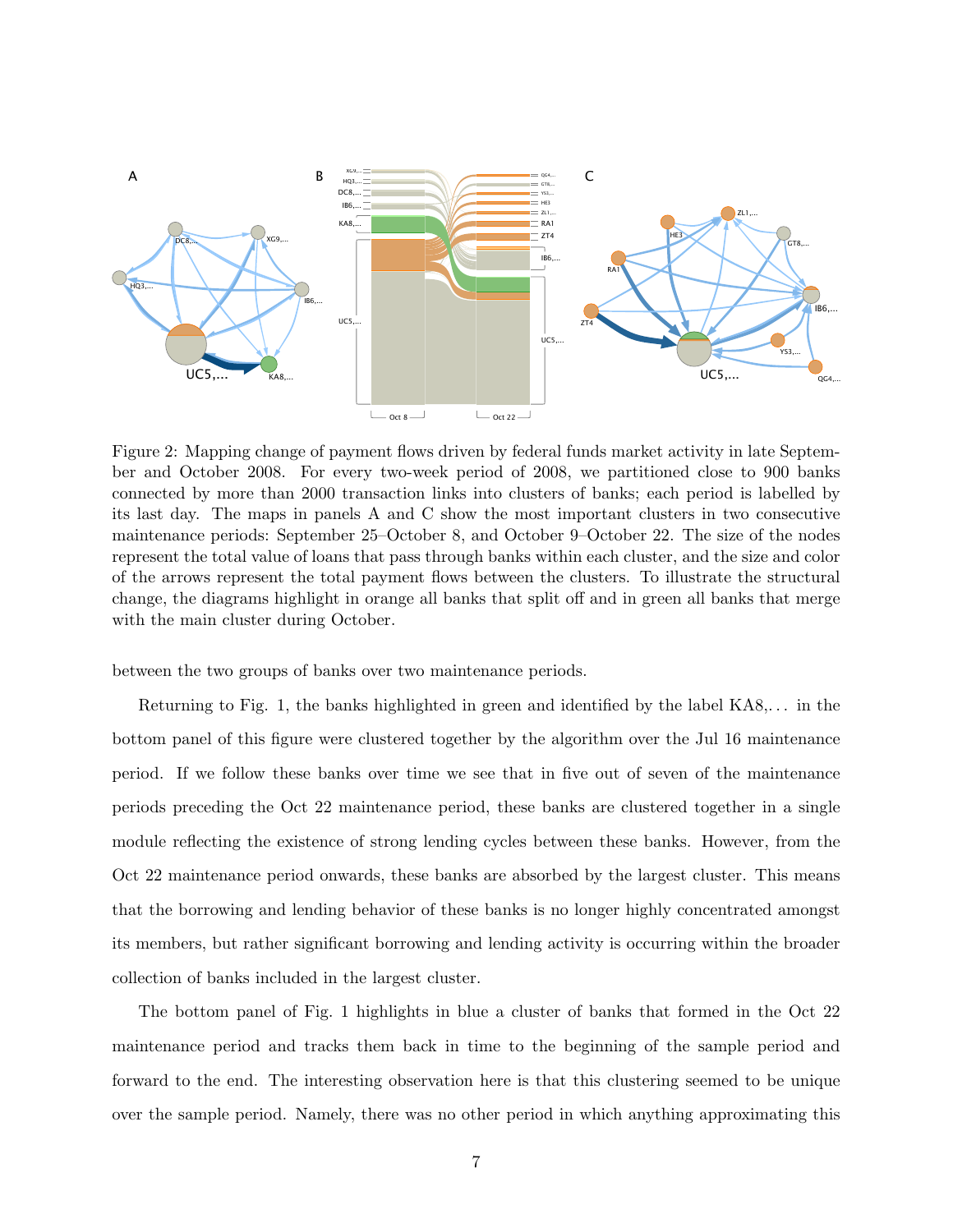relatively large and significant cluster formed. The banking groups highlighted in blue on the Oct 22 maintenance period came from several smaller clusters that coexisted in the previous maintenance periods. Interestingly, this change in behavior was very short-lived. In the following months, these banks dispersed again into separate clusters.

#### 5 Discussion

After an interlude of relative calm following the rescue of The Bear Stearns Companies, Inc. in March of 2008, concerns about the profitability and asset quality of financial institutions started to mount again over the summer. These tensions came to a head with the bankruptcy of Lehman Brothers Inc. Holdings (Lehman) in the early-morning hours of Monday, September 15. During the tumultuous days that followed, any hopes that the Lehman bankruptcy was the end of the trouble quickly dissipated. If not for the multitude of actions undertaken by public authorities the Lehman debacle might easily have been the beginning of the end.<sup>5</sup>

A byproduct of the Federal Reserve's interventions was that the level of reserve balances exploded from \$10 billion on average during August of 2008 to \$850 billion by year end.<sup>6</sup> Unlike earlier in the financial crisis, the Federal Reserve was not able to sterilize the increase in reserves balances from these operations by selling U.S. Treasuries due to the sheer size of injections required, and this had implications for the federal funds market. Bech and Klee (in press, p. 1) state: "With the banking system awash in funds, the rate at which banks were willing to buy and sell these funds—the federal funds rate—dipped well below the intended policy target rate set by the Federal Open Market Committee...This situation created a tension for the Federal Reserve: while the increases in liquidity would prove to help improve market functioning, these increases were also exerting downward pressure on the federal funds rate."

These events motivated the Federal Reserve to start paying interest on required and excess reserve balances held by banks. The new policy began on October 9, 2008. However, as discussed

<sup>&</sup>lt;sup>5</sup>See Bech and Rice (2009) for a description of these events and an account of the steps taken by the federal reserve and other government agencies to ease investor concerns and support U.S. banks and other companies.

<sup>6</sup>Federal Reserve Statistical Release, H.4.1, Factors Affecting Reserve Balances, Historical Data, Table 9. http://www.federalreserve.gov/releases/h41/hist/h41hist9.pdf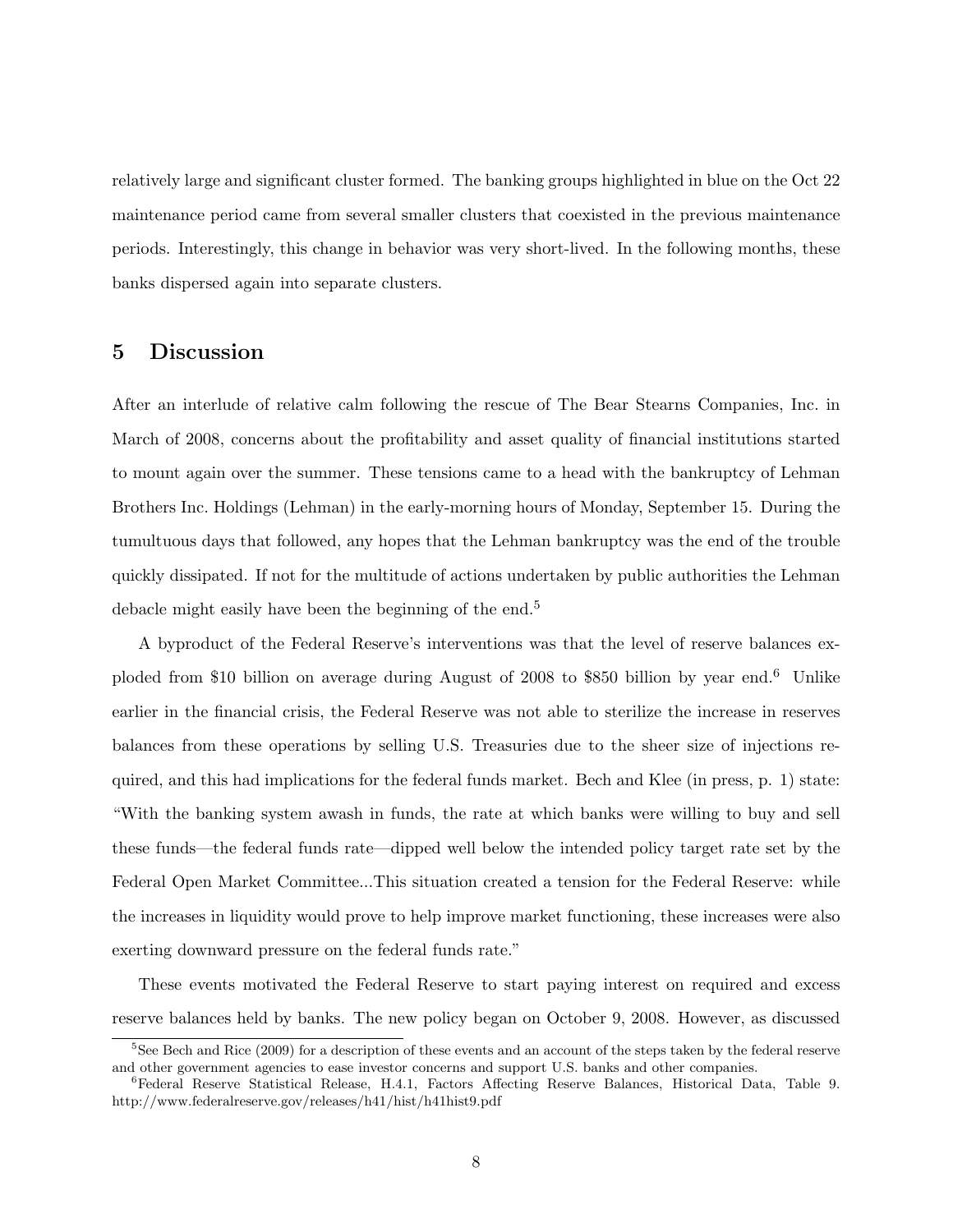by Bech and Klee, in press, government-sponsored enterprises (GSEs), which are significant sellers of federal funds on a daily basis, are exempt. Bech and Klee (in press, p. 2) state: "This heterogeneity across participants in the federal funds market created a segmented market with different rate dynamics." Moreover, "...a combination of financial consolidation, credit losses, and changes to risk management practices has led at least some GSEs to limit their number of counterparties in the money market and to tighten credit lines." (p. 3)

Our maps reveal several aspects of these extraordinary events. While we must refrain from discussing individual institutions, we can identify some general trends. Our analysis suggests that the Lehman bankruptcy was less of a transformative event for the federal funds market than the implementation of interest of reserves. The orange cluster is dominated by a set of Federal Home Loan Banks and a number of small and medium sized banks. This cluster disintegrates shortly after the implementation of interest on reserves, likely due to the fact that the lending between the banks was significantly reduced as the amount of reserves supplied by the Federal Reserve increased. The blue cluster which forms only during the Oct 22 maintenance period is comprised by another Federal Home Loan Bank and a number of banks that tend to be located the same geographic region as the Home Loan Bank. We speculate that this cluster reflects the fact that the Home Loan bank may have started to intermediate funds between its members by borrowing federal funds from some and making overnight advances (i.e., collateralized loans) to others during this period. The fairly stable green cluster, which is subsumed into the large cluster after the implementation of interest on reserves, is dominated by a prominent government-sponsored enterprize and one large money center bank. The break down of the cluster may reflect the reduction (or even elimination) of the lending relationship to the particular bank by the GSE.

## 6 Concluding Remarks

Advanced network techniques can help stakeholders in the financial system to understand its structural features and to analyze the impact of transformative events. As illustrated here, the map equation appears to be a very useful tool for understanding funding flows. The lending flows in the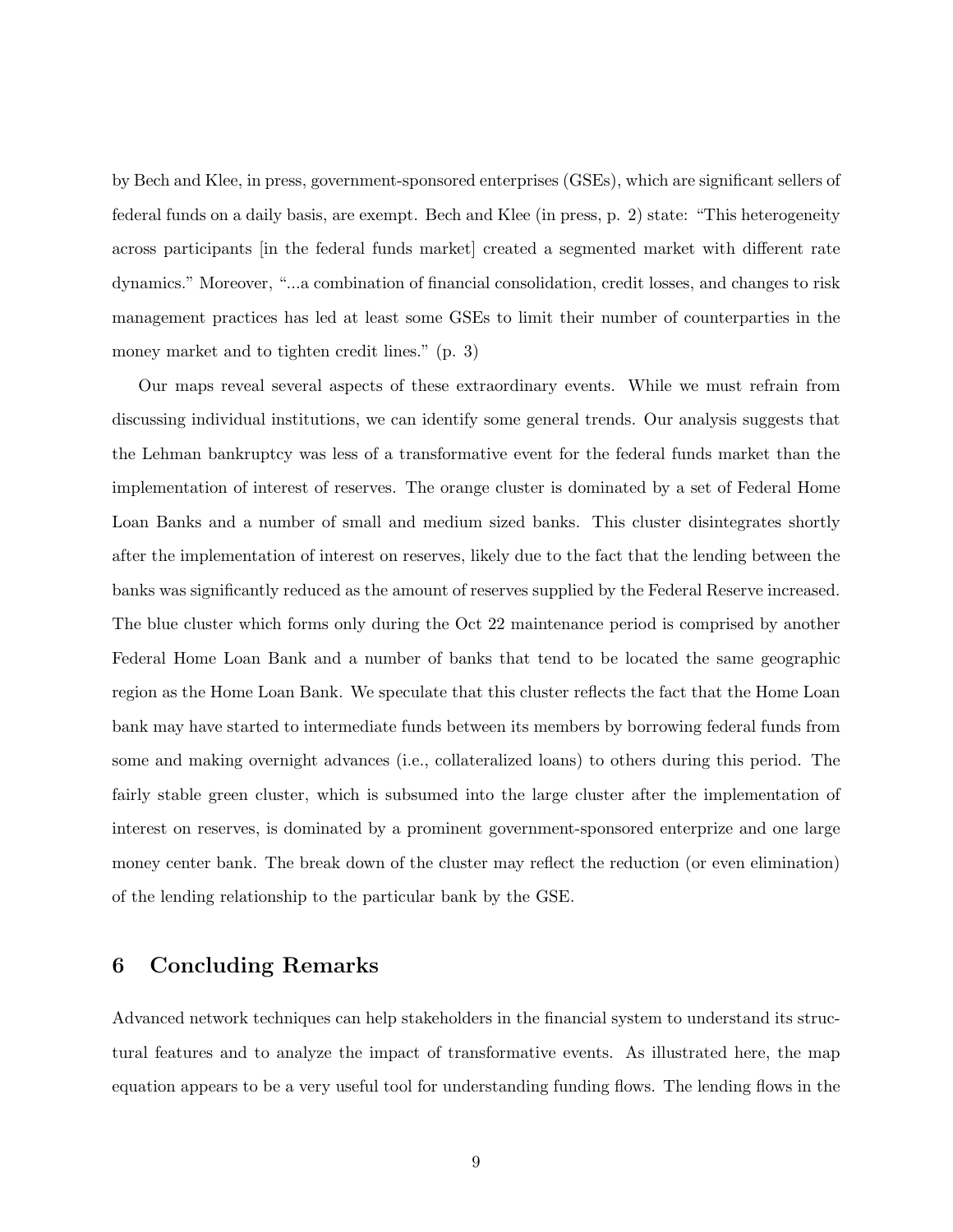federal funds network changed in a fundamental way between September 10th and October 22nd, 2008, and the alluvial diagrams reveal this clearly.

Prior to performing this analysis, we had suspected that the Lehman bankruptcy in the fall of 2008 would have been the most important shock to the underlying flow dynamics of the federal funds market. The clustering maps raise an alternative hypothesis: that the interest on reserves policy may have had a more pronounced impact overall.

However, in evaluating such hypotheses it is important to recognize that changes in clustering of flow reflect not the instantaneous rate of change of a system, but rather the cumulative effects of such changes. The occurrence of an important structural changes tells us that the system has reached a tipping point at which the description length of one clustering configuration falls below another. Thus the underlying shifts in network flows that precipitate these structural changes may have been initiated well before the tipping point was reached. As a consequence, considerable caution is required when deriving causal inferences from alluvial diagrams. While the major structural changes observed here follow the institution of interest of reserves, this does not in and of itself imply a causal link. It is possible, for example, that these changes result instead from the cumulative effects of lending changes that were precipitated by the collapse of Lehman and accumulated over time, reaching the tipping point only after the interest on reserves policy began.

## References

- G. Afonso, A. Kovner, and A. Schoar. Stressed, not frozen: The federal funds market in the financial crisis. Journal of Finance, in press.
- A.B. Ashcraft and D. Duffie. Systemic illiquidity in the federal funds market. American Economic Review, 97(2):221–225, 2007.
- L. Bartolini, S. Hilton, and J. McAndrews. Settlement delays in the money market. Jourmal of Banking and Finance, 34(5):934–945, 2010.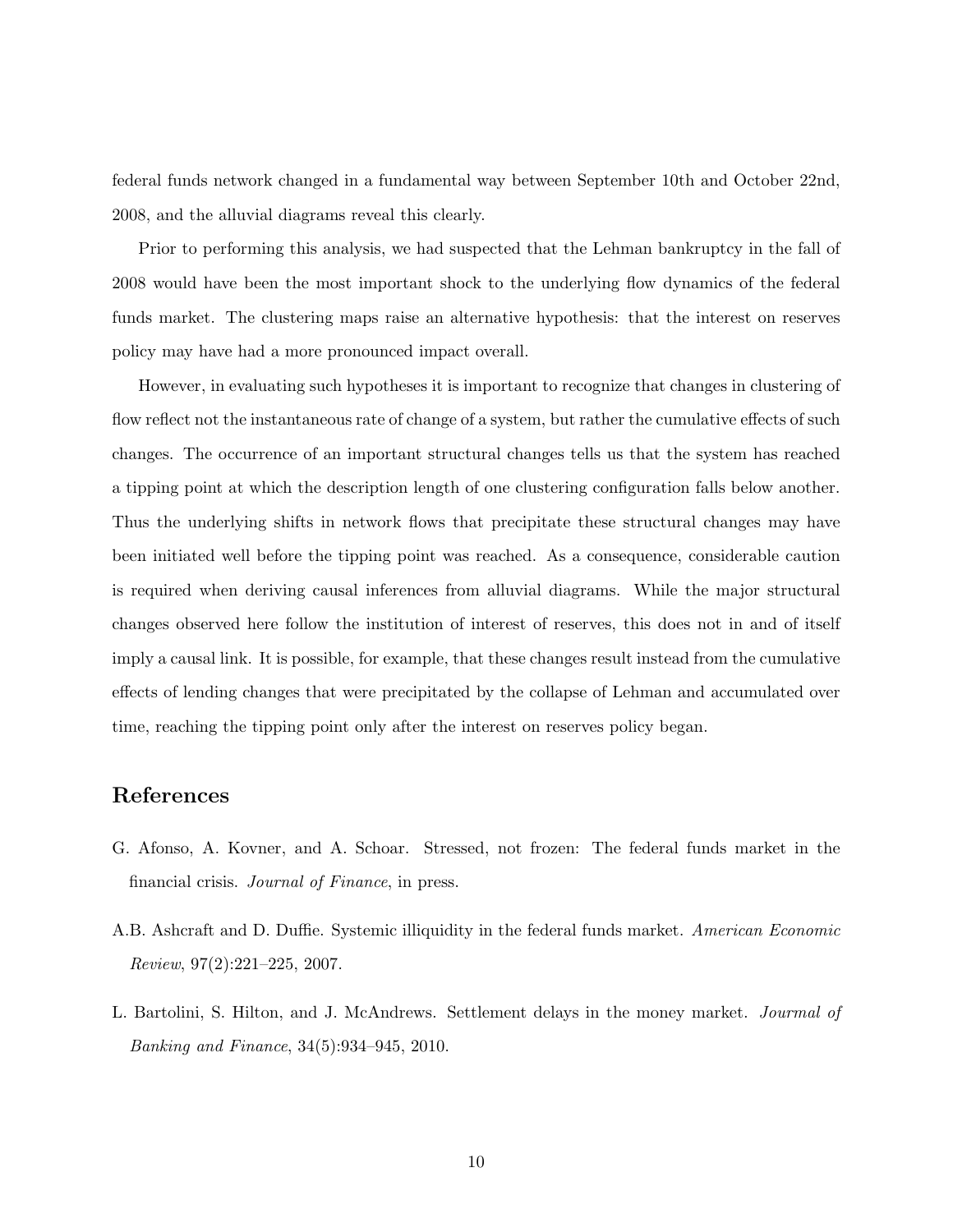- M.L. Bech and E. Atalay. The topology of the federal funds market. Physica A: Statistical Mechanics and its Applications, 389(22):5223–5246, 2010.
- M.L. Bech and E. Klee. The mechanics of a graceful exit: Interest on reserves and segmentation in the federal funds market. Jourmal of Monetary Economics, in press.
- M.L. Bech and T. Rice. Profits and balance sheet developments at U.S. commercial banks in 2008. Federal Reserve Bulletin, June 2009.
- J. Chapman and Y. Zhang. Estimating the structure of the payment network in the lvts: An application of estimating communities in network data. Bank of Canada Working Paper 2010- 13, 2010.
- J. Copic, M. Jackson, and A. Kirman. Identifying community structures from network data via maximum likelihood methods. The B.E. Journal of Theoretical Economics, 9(1), 2006.
- B. Craig and G. von Peter. Interbank tiering and money center banks. BIS Working Paper no 322, 2010.
- C.H. Furfine. The microstructure of the federal funds market. Financial Markets, Institutions  $\mathcal{C}$ Instruments, 8(5):24–44, 1999.
- R. J. Garratt, L. Mahadeva, and K. Svirydzenka. Mapping systemic risk in the international banking network. Bank of England Working Paper no 413, 2011.
- M. Rosvall and C.T. Bergstrom. Maps of random walks on complex networks reveal community structure. Proceedings of the National Academy of Sciences, 105(4):1118, 2008.
- M. Rosvall and C.T. Bergstrom. Mapping change in large networks. PloS One, 5(1):e8694, 2010.
- M. Rosvall and C.T. Bergstrom. Multilevel compression of random walks on networks reveals hierarchical organization in large integrated systems. PloS One, 6(4):e18209, 2011.
- M. Rosvall, D. Axelsson, and C. T. Bergstrom. The map equation. European Journal of Physics, 178:13–23, 2010.